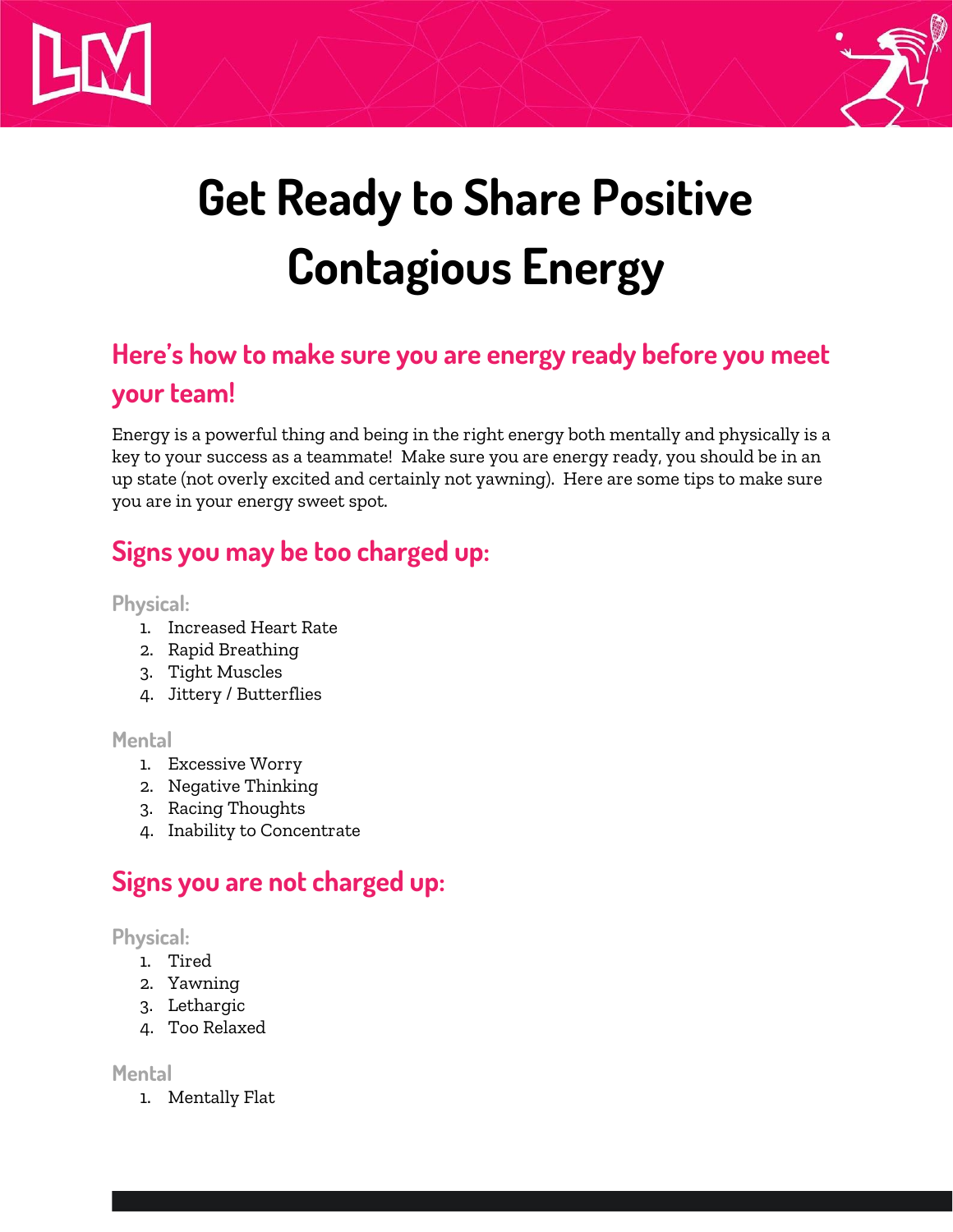



- 2. Drifting Thoughts
- 3. "Don't Care" Attitude
- 4. Unmotivated

Be sure you are in control of your environment leading into the tournament. You control your energy! Make a plan for your energy between games as well.

**Avoid the following Energy Drains:**

- Poor Sleep
- Eating Poorly
- Negative People
- Worry/Stress

**Surround yourself with the following Energy Charges:**

- Listen to Music
- Be Confident have positive self talk give yourself a word cue to get your mind set up for success
- Stay active
- Review in your mind's eye a great lacrosse performance visualize a great game

## **When you are too charged up or are having worries or negative feelings try the following techniques:**

We all know how to breathe, we do it every day without knowing it, and it doesn't even take practice. However, if controlled properly, we can use breathing as a form of relaxation during stressful situations.

#### **Controlled Breathing:**

Breathing is one of the easiest physiological systems to control. If done correctly, breathing can have a calming effect on the body by delivering the appropriate amounts of oxygen to the body as well as working to remove waste products associated with physical activity.

#### **Breathing from the Diaphragm:**

Diaphragmatic (Belly) breathing is a key component to using the breath as a relaxation tool. To learn diaphragmatic breathing follow these steps. 1. Lay down on your back. Place one hand by your side and the other on your stomach, on top or just below the belly button. 2. As you breath concentrate on using your diaphragm to fill your lungs. You will know when you have done this